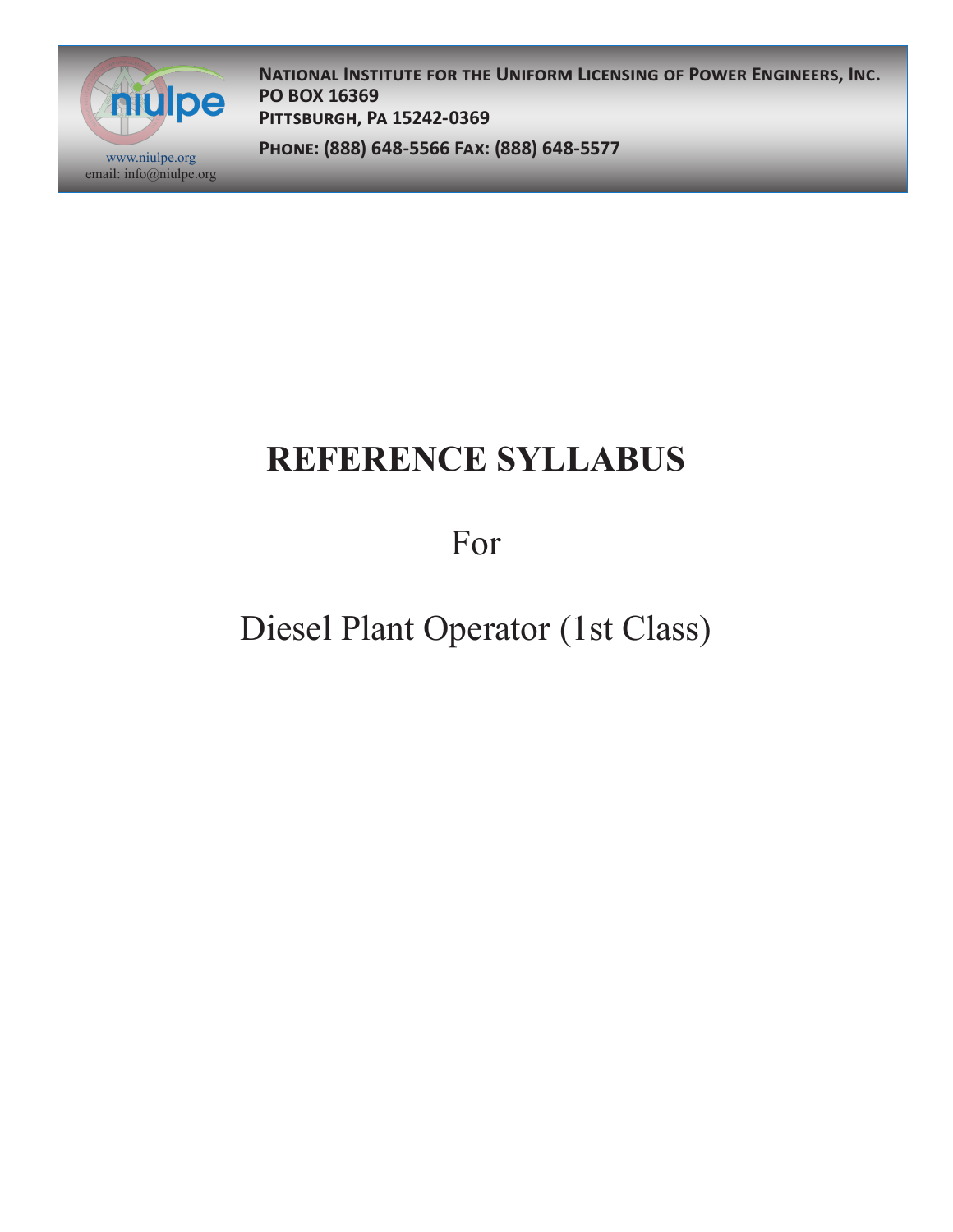

#### **Diesel Plant Operator (1st Class)**

**Syllabus**

#### **Introduction**

This Syllabus is intended to assist candidates studying for the Diesel Plant Operator (1st Class) Examination.

#### **Recommended Study Program:**

It is recommended that, before undertaking this examination, the candidate completes Power Engineering Course of study, offered through a recognized and approved technical institute or training provider which addresses the Syllabus Outline.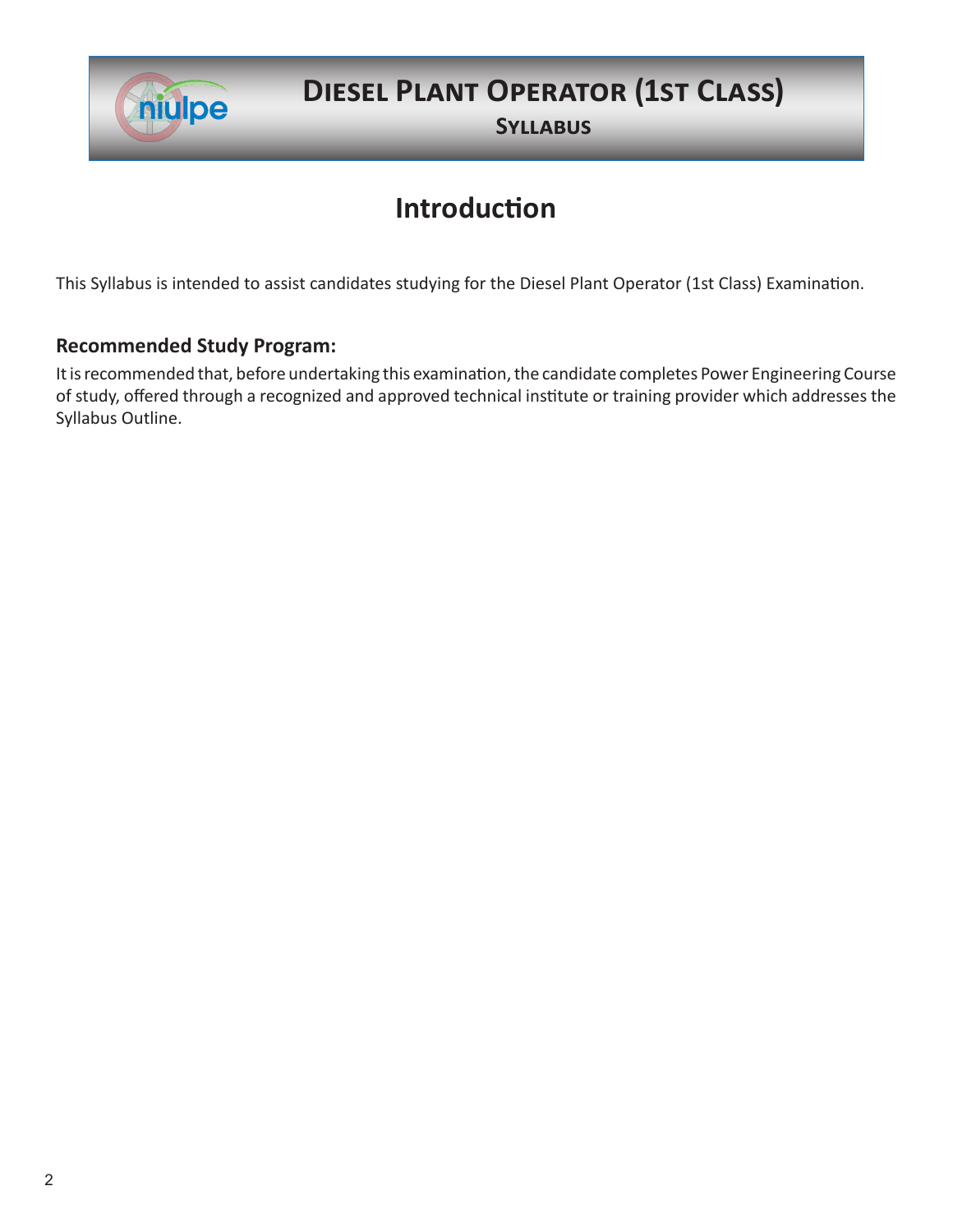

#### **Diesel Plant Operator (1st Class) Syllabus**

Reference Syllabus for Diesel Plant Operator (1st Class) Examination Candidates

**Topic 1 Internal Combustion Engines: Components and Auxiliaries Topic 2 Internal Combustion Engines: Operation and Maintenance**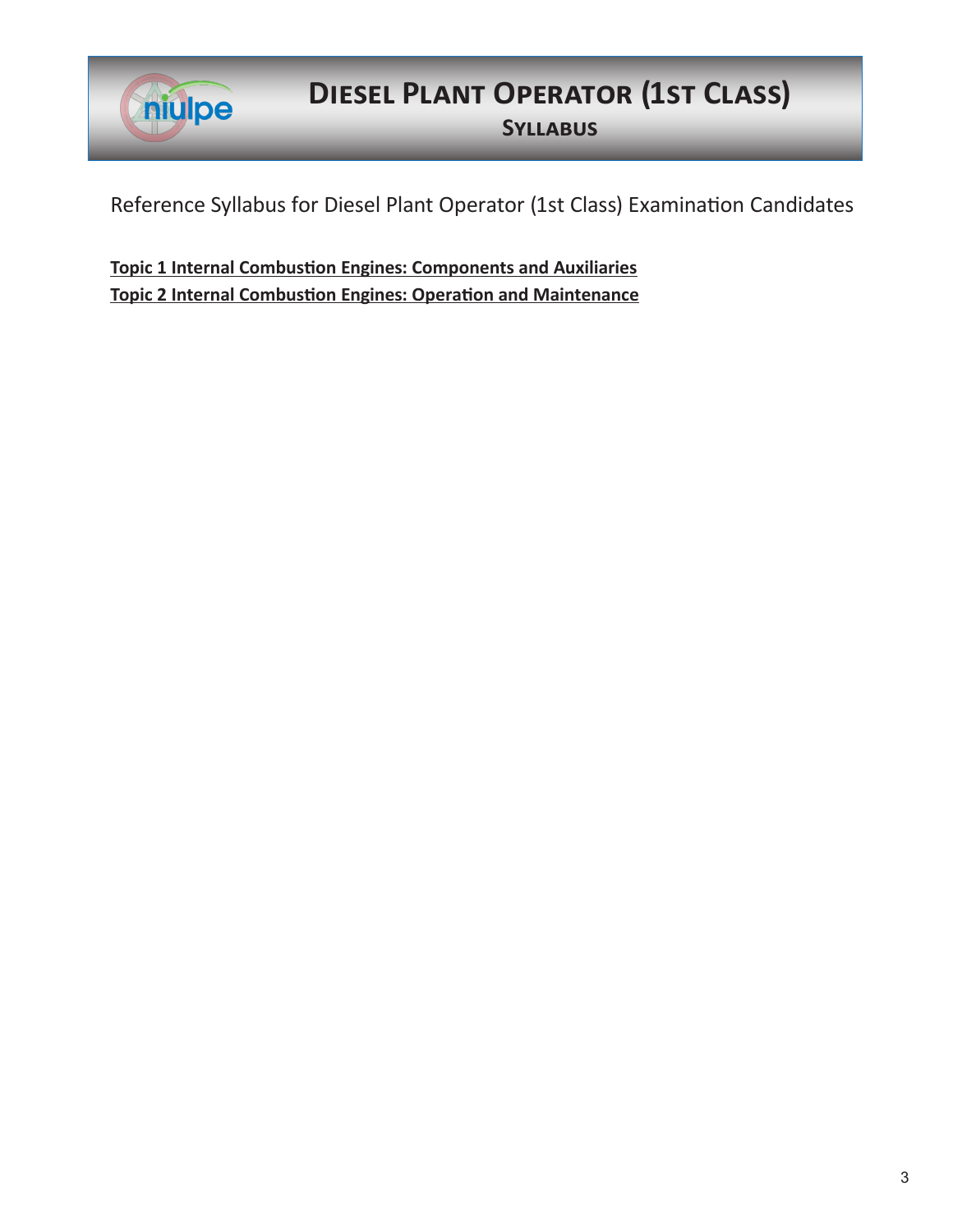

**National Institute for the Uniform Licensing of Power Engineers, Inc. PO BOX 16369 Pittsburgh, Pa 15242-0369**

**Phone: (888) 648-5566 Fax: (888) 648-5577** www.niulpe.org

# **REFERENCE SYLLABUS**

For

## Diesel Plant Operator (2nd Class)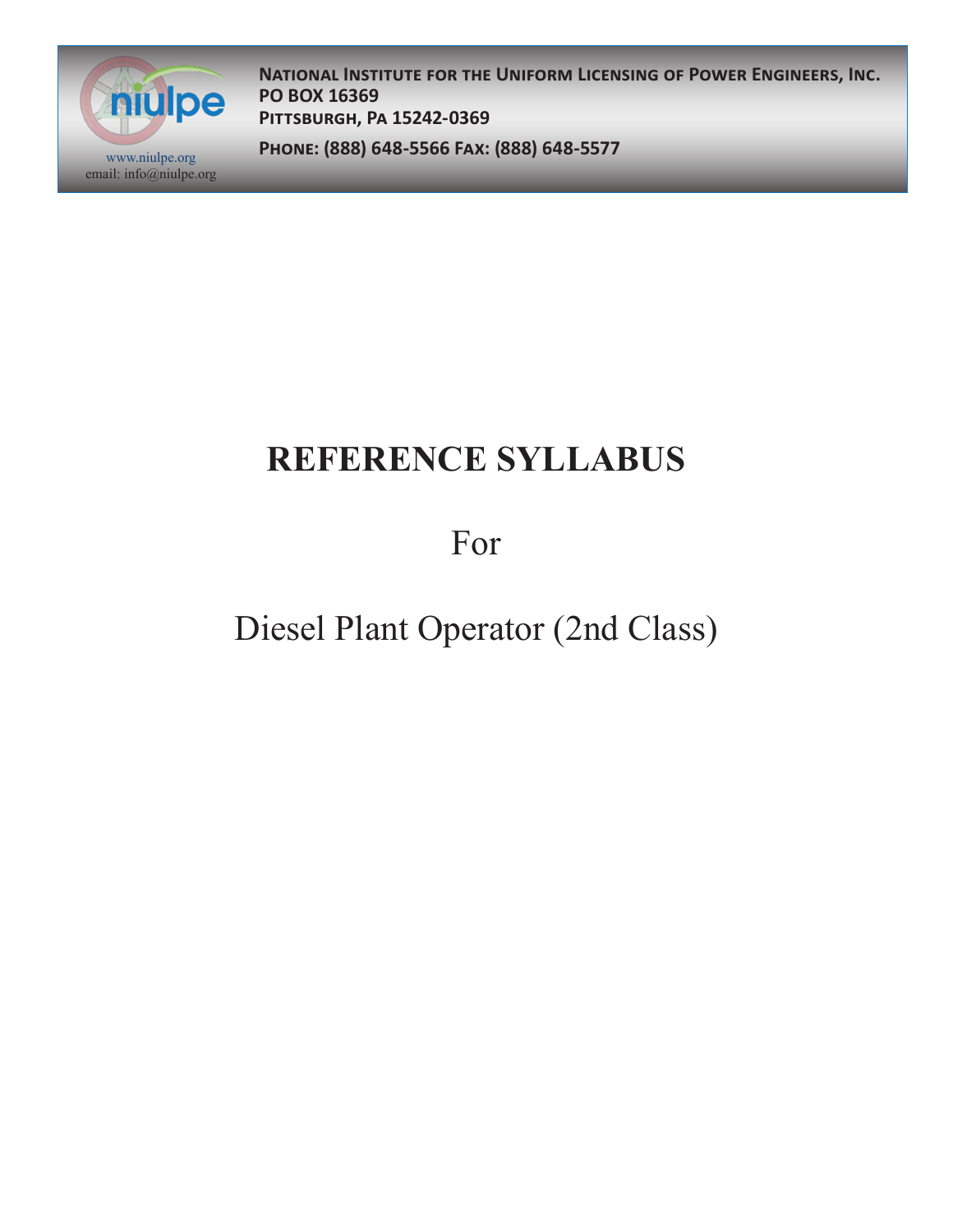

### **Diesel Plant Operator (2nd Class)**

**Syllabus**

#### **Introduction**

This Syllabus is intended to assist candidates studying for the Diesel Plant Operator (2nd Class) Examination.

#### **Recommended Study Program:**

It is recommended that, before undertaking this examination, the candidate completes Power Engineering Course of study, offered through a recognized and approved technical institute or training provider which addresses the Syllabus Outline.